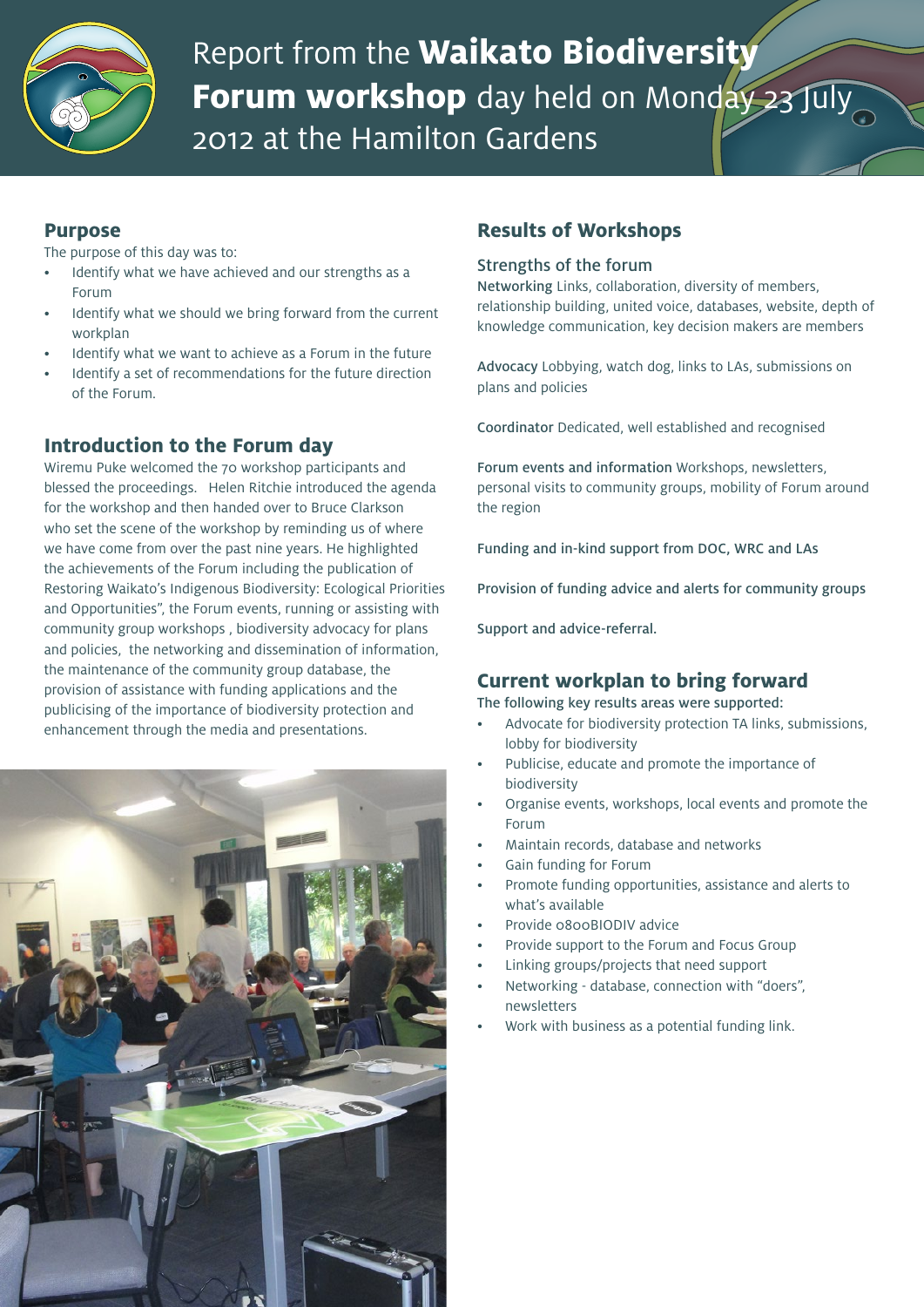# **Future Directions**

- Involve youth Youth Forum, Enviroschools, Uni students, JUNATS, KCC
- Use Social media Youtube videos, Blogs, Facebook, Twitter
- Work with private sector and businesses
- Tourism Waikato region as a "Nature Destination of NZ"
- Waikato River Authority (WRA) legislation Use legislation to push for biodiversity protection and enhancement
- Market, brand and promote the Forum to raise profile
- Funding for groups Co-ordinate funding for groups and landowners on a regional scale
- Forum funding Achieve 50% non-governmental funding, ensure funding continues – future proof
- **Develop Strategy for future Regional Biodiversity Strategy** – assist with implementation
- Understand and observe customary Maori practices for biodiversity protection
- Indentify biodiversity priorities
- Forum contact point for volunteers
- Identify local "Champions" for biodiversity
- Super lobby group at government level
- More regionally coordinated implementation
- Monitoring for accountability-assist groups with simple monitoring and promote monitoring by sharing results
- Grow Forum membership keep membership free
- Get measurement of biodiversity progress toolkits
- ONE STOP SHOP on Waikato biodiversity
- Retain the collective voice of the Forum
- Policy and Planning Policy integration with TLAs, Regional Council and DOC
- **Education of the public**
- Forum middle player between Councils and Community groups
- Focus on catchments and water quality
- Landowners Pro-active engagement with willing landowners
- Significant Natural Areas Give effect to the WRC SNA project and provide advocacy and education to educate landowners on SNA
- Community groups Facilitate community group approaches to larger scale projects-fill in gaps – corridor approach across landscape
- Avoid centralisation of Forum Continue to support local regional group input into local initiatives
- Grow conservation groups Help set up more conservation groups with broader range of participants
- Biodiversity off-setting Support off setting without selling out ideals of Forum
- Expertise of Forum members Increase number of people who can work with the Forum to share skills and expertise – volunteer helpers and maintain group register of Forum members and their expertise

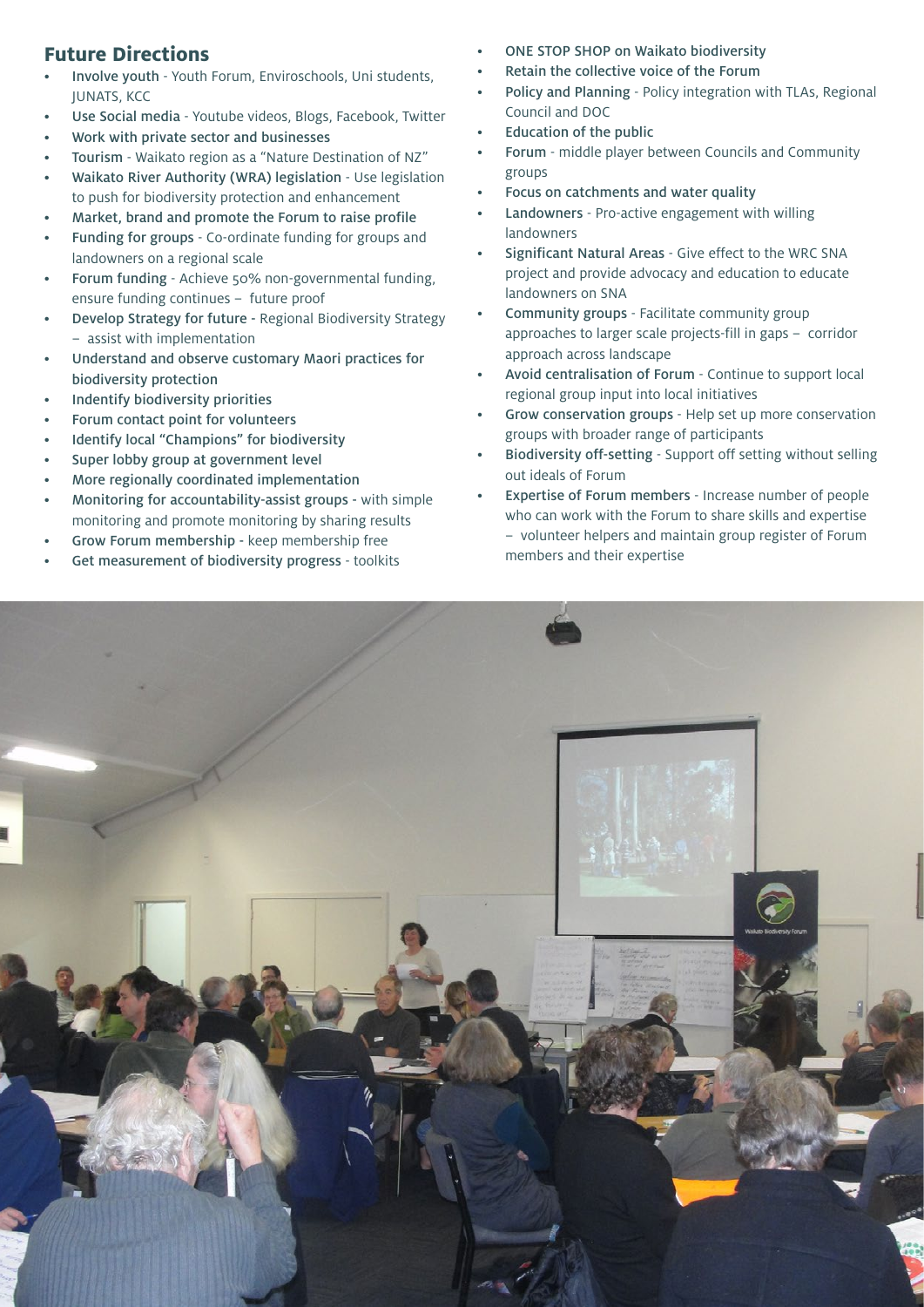# **Priority Directions with Action Plans**

| <b>Direction</b>                                                               | <b>Actions</b>                                                                                                                                                                                                                                                                                                                                                                                                                                                                                                                                                                                                                                                                           |
|--------------------------------------------------------------------------------|------------------------------------------------------------------------------------------------------------------------------------------------------------------------------------------------------------------------------------------------------------------------------------------------------------------------------------------------------------------------------------------------------------------------------------------------------------------------------------------------------------------------------------------------------------------------------------------------------------------------------------------------------------------------------------------|
| Volunteer Exchange                                                             | Coordinate groups within the Forum where approved quality groups and accommodation<br>$\bullet$<br>Groups need to be well organised and coordinated for health and safety reasons<br>$\bullet$<br>Not have unreasonable expectations of volunteers<br>$\bullet$<br>Take time to explain goals, and appreciate and respect volunteers<br>$\bullet$<br>Allowing time for play<br>$\bullet$                                                                                                                                                                                                                                                                                                 |
| Ecotourism                                                                     | Establish brand Waikato Nature Destination of NZ<br>$\bullet$<br>ID resources and networks<br>LAs supply information<br>$\bullet$<br>Get national, regional and local government support<br>$\bullet$<br>Publicity through Information Centres<br>$\bullet$<br>Hands on experiences - WOOFERS, Conservation Corps<br>$\bullet$                                                                                                                                                                                                                                                                                                                                                           |
| Facilitating skill-<br>sharing and<br>networking                               | Join LinkIN or set up a facebook group<br>$\bullet$<br>Create online Forum (like BNZSKT has)<br>$\bullet$<br>Provide connection with wanted skills/knowledge<br>$\bullet$<br>Use Skype to connect groups<br>$\bullet$<br>Column in Waikato Times - writing of articles shared by Forum - Coordinator to action<br>$\bullet$                                                                                                                                                                                                                                                                                                                                                              |
| Raahui Protective<br>prohibition Public<br>notice Restoration<br>tool          | Place names - Backed with historical research from local hapuu (sub-tribe)<br>$\bullet$<br>Weaving the Strands within the restoration community local tangata whenua and community groups<br>$\bullet$<br>Restoration tools- waahi whakahirahira, raahui whaktupua (rakau/manu) whenua taunaha - long term<br>$\bullet$<br>planning restoration                                                                                                                                                                                                                                                                                                                                          |
| <b>Waikato River</b><br>Authority (WRA)                                        | 50/50<br>$\bullet$<br>Crown/Iwi<br>Vision and Strategy<br>$\bullet$<br>Overarching documentation for the Waikato River<br>$\bullet$                                                                                                                                                                                                                                                                                                                                                                                                                                                                                                                                                      |
| Restoration<br><b>Management Plans</b><br>Restore natural plant<br>communities | Ownership of "natives"<br>$\bullet$<br>Partnership with Ecosourced Waikato<br>$\bullet$<br>"Natives" what do we mean?<br>$\bullet$<br>Protect natural local heritage while maintaining genetic vigour viability of biodiversity and genetic<br>$\bullet$<br>diversity<br>Understanding natural processes<br>$\bullet$<br>Promote local ecology e.g. for Hamilton learn and be inspired by Waiwhakareke Natural Heritage Park<br>$\bullet$<br>Native plants as a way to make connections to local natural areas<br>Continuum of plant species from exotic- hybrid native plants - ecosourced Waiwhakareke restore<br>$\bullet$<br>natural patterns and processes. All (most) are useful?? |
| <b>Branding and Profile</b>                                                    | Forum remains independent and community based<br>$\bullet$<br>Creating brand<br>$\bullet$<br>Represents groups and individuals<br>Coordinating body representing people working on biodiversity and group happy with brand as<br>$\bullet$<br>understood<br>Start raising profile - strengthen central organising/coordinator and having groups go out to periphery<br>$\bullet$                                                                                                                                                                                                                                                                                                         |
| <b>Funding of Forum</b>                                                        | Forum to take advantage of biodiversity off setting (match making - take the commission!)<br>$\bullet$<br>WBF partnership with Chartered Accountants to encourage corporate sponsorship of biodiversity<br>$\bullet$<br>Biodiversity rate (dedicate to specific causes/organisations)<br>$\bullet$                                                                                                                                                                                                                                                                                                                                                                                       |
| Web Technologies                                                               | Social media-establish target market<br>$\bullet$<br>Google/Facebook Big organisation<br>$\bullet$<br><b>Blogs-discussions Quiz surveys</b><br>$\bullet$<br>Twitter<br>$\bullet$<br>Website linked to everybody<br>$\bullet$<br>Use contact within the group and Waikato University communication students to set up sites e.g.<br>$\bullet$<br>facebook<br>Newsletter (email) mailchimp (free)<br>$\bullet$<br>Flickr<br>$\bullet$<br>Youtube videos<br>$\bullet$<br>Linking all these to a main social media site<br>$\bullet$<br>Place keywords e.g. Waikato, pest control, biodiversity on websites so google picks up site first<br>$\bullet$                                       |